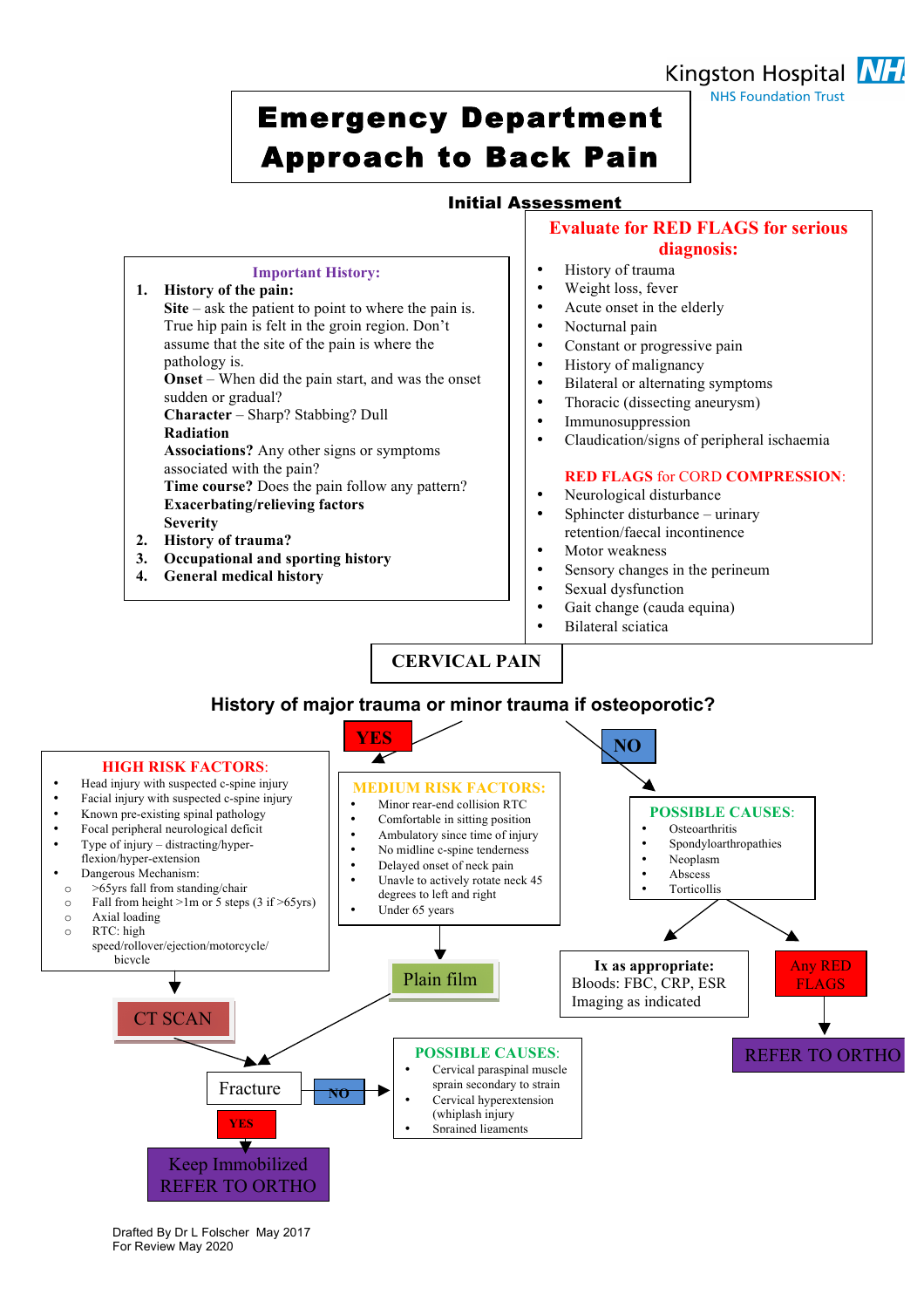

Drafted By Dr L Folscher May 2017 For Review May 2020